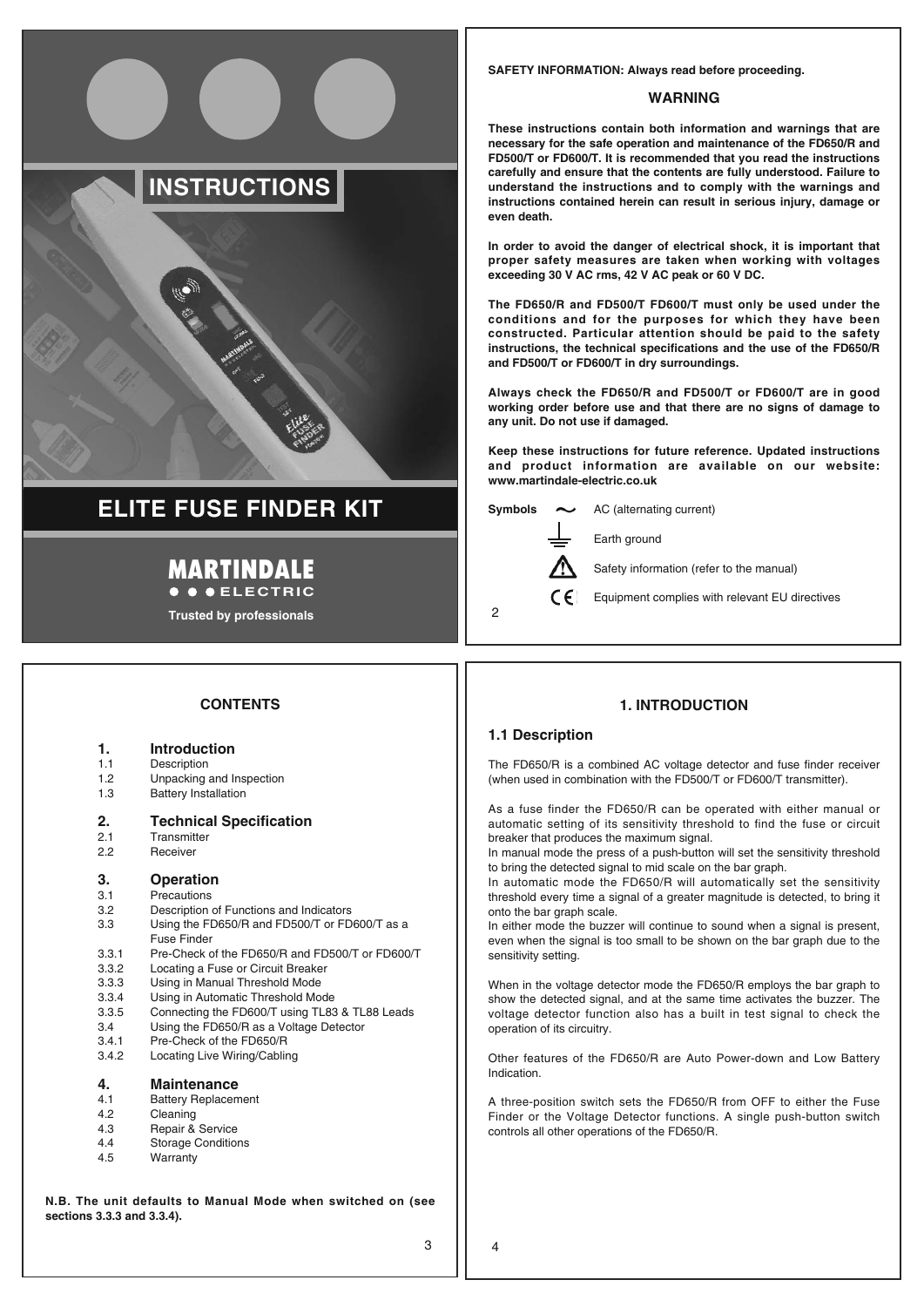

**Fig. 1. FD500/T Fig. 2. FD600/T with EX332 Mains Lead**



**Fig. 3. FD650/R**



### **1.2 Unpacking and Inspection**

Before unpacking the FD650/R and FD500/T or FD600/T, examine the shipping carton for any sign of damage. Unpack and inspect the FD650/R and FD500/T or FD600/T for any damage. If there is any damage then consult your distributor immediately.

### **1.3 Battery Installation**

Refer to Section 4.1 for battery installation instructions for the FD650/R.

5

### **2. TECHNICAL SPECIFICATION**

### **2.1 Transmitter** (FD500/T & FD600/T)

Nominal supply voltage: 230 V.<br>Frequency range: 30 - 70 Hz. Frequency range: Switching frequency: Approx 5 Hz. Weight: Approx 60g. Earth leakage: Nil. Power supply: From mains. Power consumption: Approx 1 W.<br>Fuse rating 500 mA Fuse rating Overvoltage category: Cat III/300V. Pollution degree: 2. Protection class: IP20.

Temperature Range: -10 to 40C non-condensing. Dimensions: Approx 65 x 65 x 50mm. Safety: Complies to BS EN 61010-1:1993

### **2.2 Receiver** (FD650/R)

**Voltage Detector Function**

Frequency range:

**Fuse Finder Function** Tracing depth for fuse assignment: Up to 10cm, depending on local

conditions. Sensitivity threshold setting: Automatic, or manual push button.

Voltage range: 40V - 600 V AC.<br>Frequency range: 50 Hz - 1 kHz. Voltage sensitivity: Table 1 below gives the typical distance at which the FD650 will illuminate the first bar graph segment and activate the buzzer.

6

**Cable Type 115V, 50Hz 230V, 50Hz** Flat 1mm<sup>2</sup> Twin & Earth 3mm 23mm 2.5mm2 Twin & Earth 3mm 23mm Round 1.5mm<sup>2</sup> 2mm 18mm **General** Temperature Range: -10 to 40C, non-condensing. Dimensions: 202 x 32 x 22mm. Weight:  $\begin{array}{c}\n\text{Weyn} \\
\text{Approx 135g (including battery)} \\
\text{Protraction class:}\n\end{array}$ Protection class: Power supply: 9V battery, MN1604/PP3, IEC 6LA61 (alkaline only). Low battery level: Approx 6.9V Auto power down current drain: Typically 20 μA.

**Table 1. Typical Sensing Distance of Energised Cable**

### **3. OPERATION**

### **3.1 Precautions**

**Warning** Before use check the FD650/R and FD500/T or FD600/T for cracks or any other damage, and make sure the units are free from dust, grease and moisture.

**Warning** Hold the FD650/R by the bottom of the unit. Do not allow your fingers to go beyond the LED indicators.

**Warning** Do not use if the battery cover is not fitted.

**Warning** Always perform a pre-check on the FD650/R and FD500/T or FD600/T (see sections 3.3.1 and 3.4.1) before use.

**Caution** Where users have a Martindale kit that includes an E-Ze Check Xtra or an E-Ze Test, do not have these or similar types of unit plugged in when fuse finding.

**Caution** Avoid severe mechanical shock or vibration and extreme temperature.

**Caution** Remove the batteries from the FD650/R when not in use for an extended period to avoid corrosion from leaking batteries.

### **3.2 Description of Functions and Indicators**

**Auto Power Down:-** The power down is activated after approximately 5 minutes without a valid signal. The power down mode can only be reset by switching the unit **OFF** and then on again. In power down mode the typical current drawn is 20μA.

The power down function can be deactivated by holding down the press button when switching the unit on.

**Buzzer:-** An internal buzzer is used to inform the user when a signal has been detected. In the fuse finder function the buzzer will continue to sound even if the LED's are not illuminated, provided that a signal is present.

**Function Selection:-** The required function is selected by sliding the threeposition slide switch from **OFF** to **FIND** (Fuse Finder) or **VAC** (Voltage indicator).

**1.1. LED's:-** There are two status LED's on the LHS of the unit. The top one is green and shows battery status. Continuous illumination means that the battery level is acceptable. Flashing means that the battery should be replaced.

**1.2.** The red LED is only used for the **FIND** function and indicates that the unit is in automatic sensitivity mode.

8

7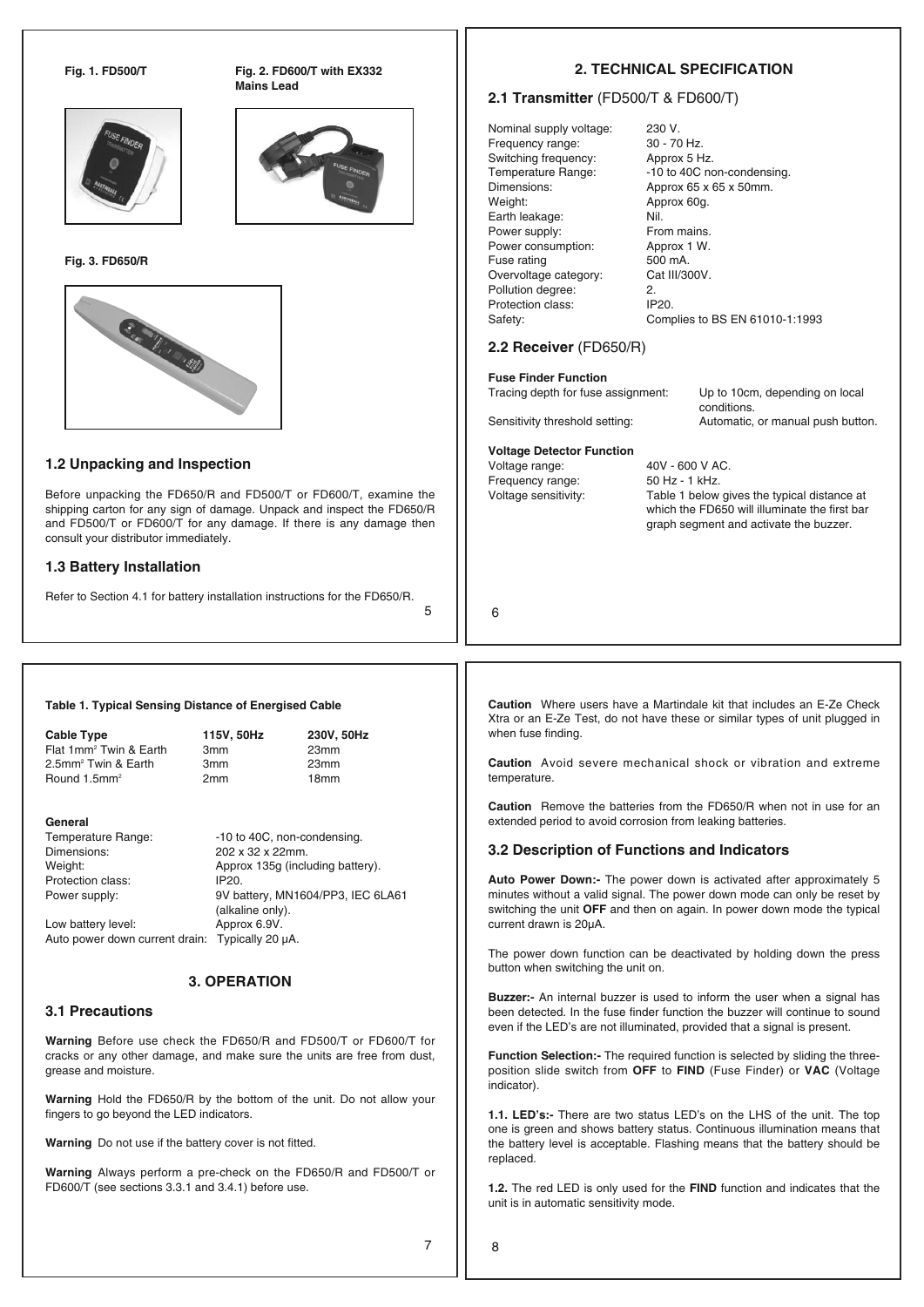A bar graph of 6 red LED's on the RHS of the unit is used in both **FIND** and **VAC** functions to display the signal strength.

**1.3. Low Battery:-** If the battery voltage is lower than a pre-set level of 6.9V the Green status LED flashes every 500ms. The battery should be replaced (see section 4.1).

**1.4. Push -button Switch:-** Used to activate the following functions:-

**1.5.** Activation of test signal in **VAC** function.

**1.6.** Automatic threshold mode – in **FIND** function hold down push-button for 2 seconds.

Auto mode bar graph centring – momentarily press to set the bar graph indication to the centre of the scale when using the **FIND** function.

Deactivation of battery power down – hold down while switching from **OFF** to **FIND** or **VAC**.

Manual mode threshold – momentarily press to set a new threshold when using the **FIND** function in presence of signal.

Resetting sensitivity threshold - When out of signal range momentarily press to set the sensitivity threshold to the power-up default level when using the **FIND** function.

### **3.3 Using the FD650/R and FD500/T or FD600/T as a Fuse Finder**

Ensure you have read the precautions (Section 3.1) before proceeding.

### **3.3.1 Pre-Check of the FD650/R and FD500/T or FD600/T**

Plug the FD500/T or FD600/T transmitter into a known socket and ensure the red **ON** indicator is illuminated.

Switch the FD650/R receiver to **FIND** and verify the green battery indicator is continuously illuminated. If the green battery indicator is flashing the battery is low and should be replaced (see section 4.1).

Hold the FD650/R in close proximity to the transmitter and verify illumination of the FD650/R **SIGNAL** bar graph and that an audible tone is present. The number of illuminated segments of the bar graph will depend on the FD650/R position and orientation with respect to the transmitter.

Do not use if the pre-check fails.

### **3.3.2 Locating a Fuse or Circuit Breaker**

Plug the FD500/T or FD600/T into a socket of the circuit to be traced and ensure the red **ON** indicator is illuminated. If you are using the FD600/T with TL83 or TL88 leads refer to section 3.3.5.

Switch the FD650/R to **FIND** and verify the green battery indicator is continuously illuminated.

When switched to **FIND,** the FD650/R defaults to the manual threshold mode (see section 3.3.3). The FD650/R can alternatively be operated in the automatic threshold mode (see section 3.3.4).

**N.B. The unit defaults to Manual Mode when switched on (see sections 3.3.3 and 3.3.4).**

9

10

### **3.3.3 Using in Manual Threshold Mode**

Hold the FD650/R receiver in close proximity to the box suspected of housing the fuse or circuit breaker being sought. If the signal is present an audible tone will be emitted from the FD650/R.

Hold the FD650/R against the first fuse or circuit breaker of the box as shown in figure 4. The orientation of the FD650/R in relation to the fuse / breaker must be as shown in figure 4 and it should be held in the centre of the fuse or circuit breaker.

Depending on the signal strength the bar graph may be activated. Press the **SET** button to set the sensitivity and the lower 3 to 4 segments of the bar graph will be illuminated.

Move along the row of fuses/circuit breakers, stopping at the centre of each fuse/circuit breaker and noting the signal strength on the bar graph display. Every time this signal causes the bar graph to exceed 3 to 4 segments, press the **SET** button to set the new sensitivity threshold.

Be sure to check all the fuses/circuit breakers, and then go back over all the fuses/circuit breakers. Only one fuse/circuit breaker should now show a signal strength indication on the bar graph. If this is not the case then repeat the above procedure, until only a single fuse/circuit breaker causes an indication.

Switch off/remove the fuse/circuit breaker that shows the maximum signal strength and check that the FD650/R bar graph is no longer illuminated and the audible tone is no longer present when the fuse / circuit breaker location is re-checked.

Go to the transmitter, if the correct fuse/circuit breaker has been switched off/removed then the red **ON** indicator should no longer be illuminated.



# ✔

**Figure 4. Correct**  The receiver must be held in this orientation in relation to the breaker to find the correct fuse/circuit breaker. If the individual breakers were horizontal, the receiver would have to rotated through 90° (in either direction).





### **Figure 5. Wrong**

11